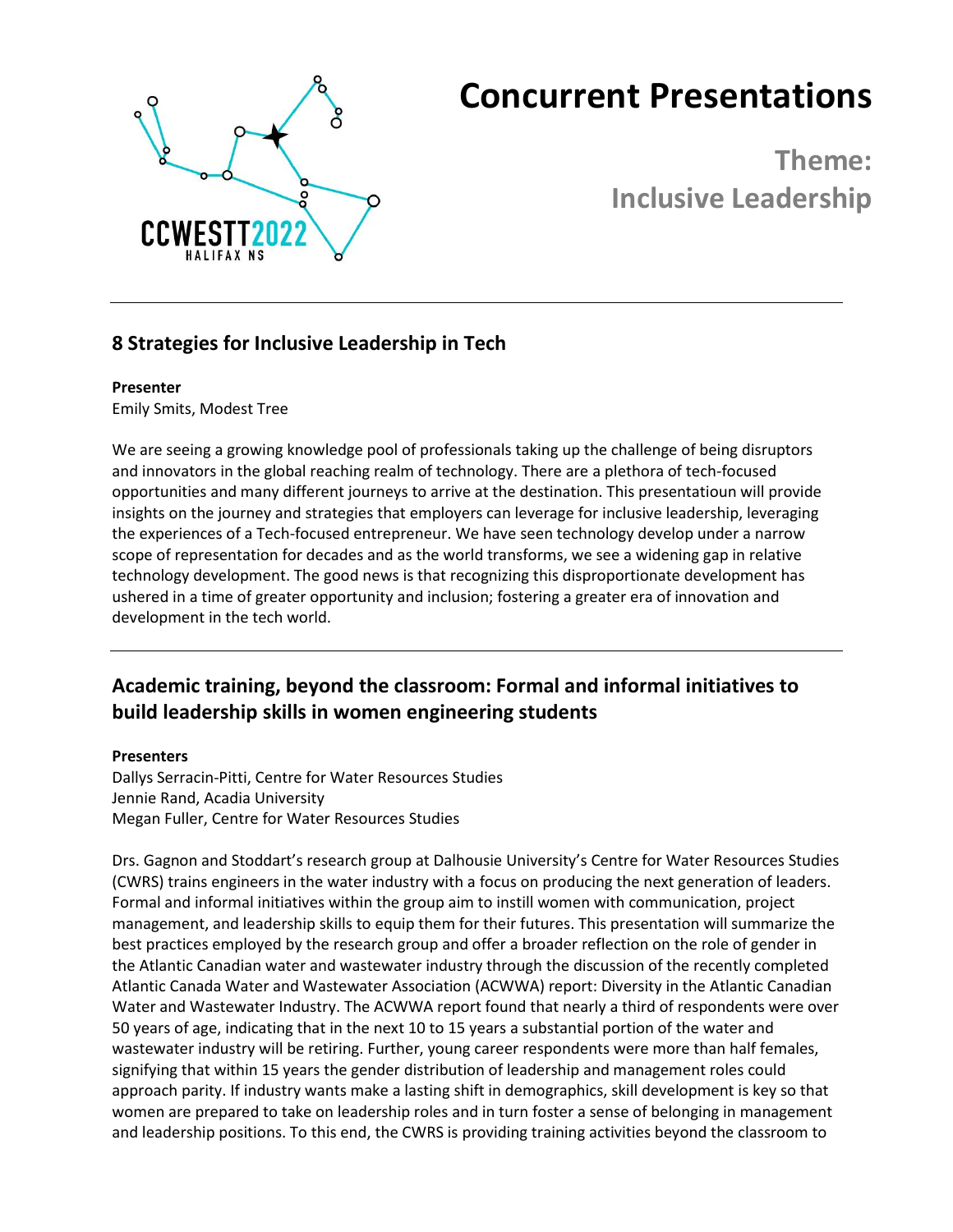help prepare women to lead. Examples of current activities and outcomes will be provided and future plans for improving these practices to be more inclusive.

### **Bring an IDEA plan into research labs**

#### **Presenter**

Liette Vasseur, Brock University

Research labs often struggle in how to integrate issues of equity, diversity, and inclusion into good practices in the lab. We all know that a strong commitment to inclusion, diversity, equity, and accessibility (IDEA) promotes and diversifies talents in research groups. But how to effectively do this is another question. While Canadian universities have their institutional EDI policies, in practice in the lab, most of these actions are not really feasible. We developed a toolkit intended to assist Canadian research groups, mainly principal investigator and/or professors, achieve an inclusive culture free of racism and discrimination and foster deeper respect and appreciation for different perspectives, merits, and skills. While this toolkit mainly focuses on providing a holistic IDEA approach for research groups, many of the considerations can be applied to other groups, institutions, and organizations. We focused on three major IDEA areas: 1) Inside the laboratory (admission, recruitment, curriculum, workload, mentorship); 2) Outside of the laboratory (field work, community engagement, science communication); and 3) Administration (decision-making, evaluation, training). The development of this toolkit has been supported by the Canadian Commission for UNESCO. It is part of a reflection that has been ongoing for a few years on practical considerations that should be added in various fields to enhance women and other underrepresented groups to ensure their full, equal and inclusive participation in society. In this session, we will discuss these good practices as a group for new ideas.

## **Inclusive Leadership - Unlocking the Power of Diversity**

#### **Presenter**

Tanya Hawco, Women in Resource Development Corporation

Women in Resource Development Corporation will offer a condensed session of our successful Inclusive Leadership training. Whether you are in a formal leadership role or not, this professional development workshop explores how we all can incorporate the principles of inclusive leadership into our work lives. Together we will unpack the concept of what it truly means to be inclusive, how to lead diverse teams effectively and why it matters. This workshop will help you reflect upon your own leadership style and understand the signature traits of inclusive leadership, specific inclusive behaviors and how to put them into practice.

## **WISE Planet: A framework for Change Leadership**

#### **Presenters**

Lorena Solis, University of Calgary Laleh Behjat, University of Calagry Jennifer van Zelm, University of Calgary Stacia McCoy, University of Calgary Matthew Bardsley, University of Calgary

Diversity in science, technology, engineering and mathematics (STEM) is necessary for addressing broader societal issues, such as the alienation of women and other underrepresented groups in the